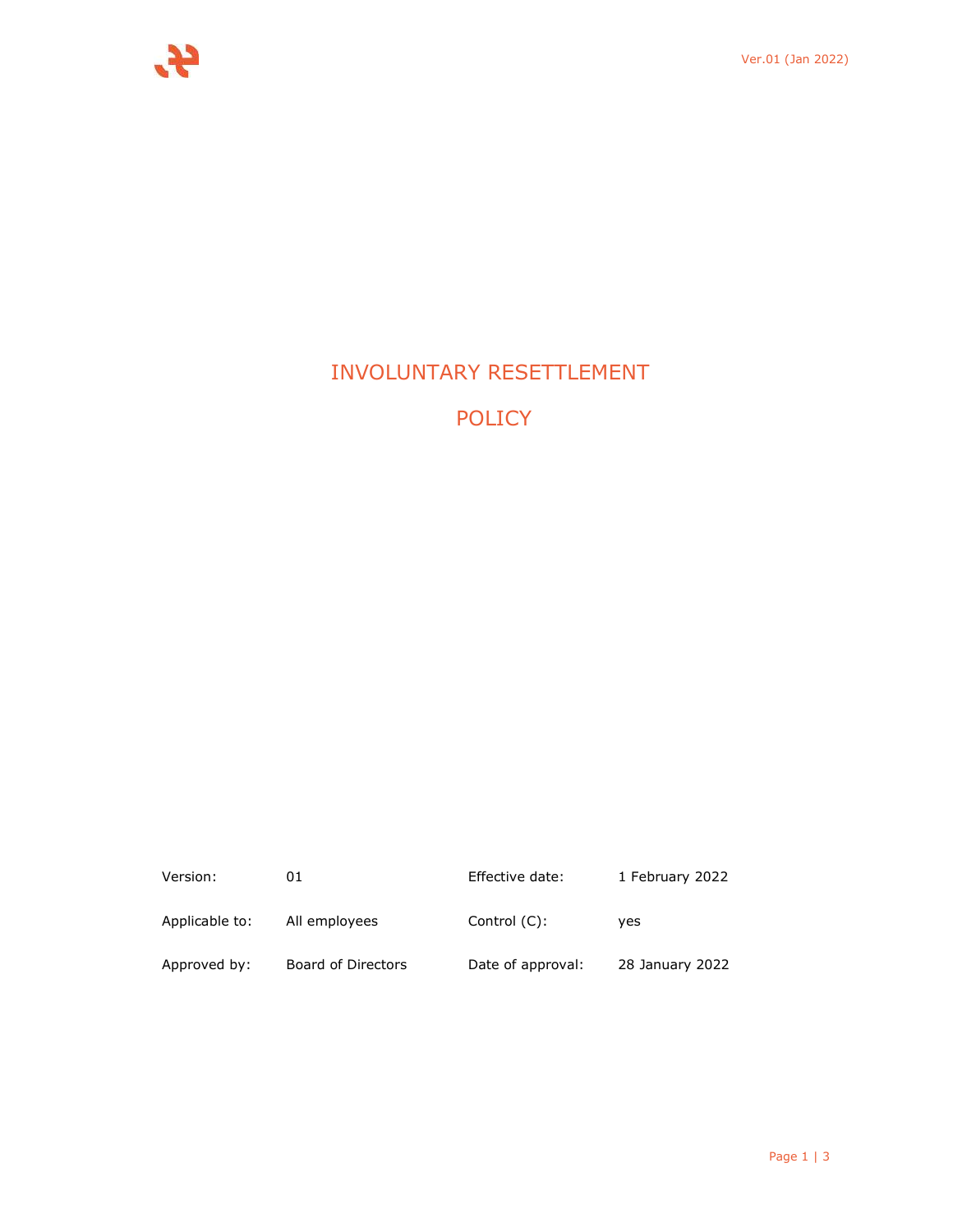

#### **Introduction and Purpose**

Elementum Energy Group ("**Elementum**" or "**Company**" or "**we**") commits to powering a transition to a carbon-free society with affordable, reliable, sustainable and modern energy. We also commit to ensuring that our environmental, societal, economic and governance decisions benefit future generations.

Our project lifecycle includes environmental, social and economic analyses before construction to mitigate the adverse impact of land acquisition or restrictions on use and access. We aim to avoid or at least minimise involuntary resettlement wherever feasible via alternative project designs.

This involuntary resettlement policy (the "**Policy**") covers physical and economic displacement, which can be full, partial, permanent or temporary, resulting from our project-related activities. The Policy also demonstrates our commitment to displaced persons with no recognisable legal right or claim to the land they occupy.

#### **Scope**

This Policy applies to all Elementum employees, regardless of their department and the position they hold.

Where Elementum participates in existing joint ventures as a non-controlling shareholder, Elementum will make the other shareholder(s) specifically aware of the significance of this Policy to Elementum and encourage such shareholder(s) to implement this Policy or one of a similar standard.

For new minority joint venture cooperation under consideration, Elementum will strive to commit the other shareholder(s) to adopt this Policy or one of a similar standard.

#### **Policy Statements**

We will identify, discuss and choose options to avoid and mitigate physical and economic displacement.

Our approach is consistent with local laws and regulations and respectful of customary title and use of the land and related assets to ensure full and informed participation of the affected persons.

Stakeholder engagement processes will be established in collaboration with affected communities and households to align decision-making processes, options and alternatives related to the resettlement/restoration of livelihoods.

Where displacement cannot be avoided, we will aim to support the rights of communities by incorporating displacement plans: Resettlement Action Plan for physical displacement and Livelihood Restoration Action Plan for economic displacement.

Our plans address the participation of individuals and communities in displacement decisions, risk management considerations, adequate compensation, and rehabilitation assistance.

#### **This Policy meets the requirements of:**

- IFC Performance Standards (2012), namely PS 5 Land Acquisition and Involuntary Resettlement (2012);
- The International Bill of Human Rights and IFC Sustainability Framework (2011);
- EBRD Environmental and Social Policy (2019);
- **EBRD Resettlement Guidance and Good Practice;**
- Guiding Principles on Internal Displacement (1998);